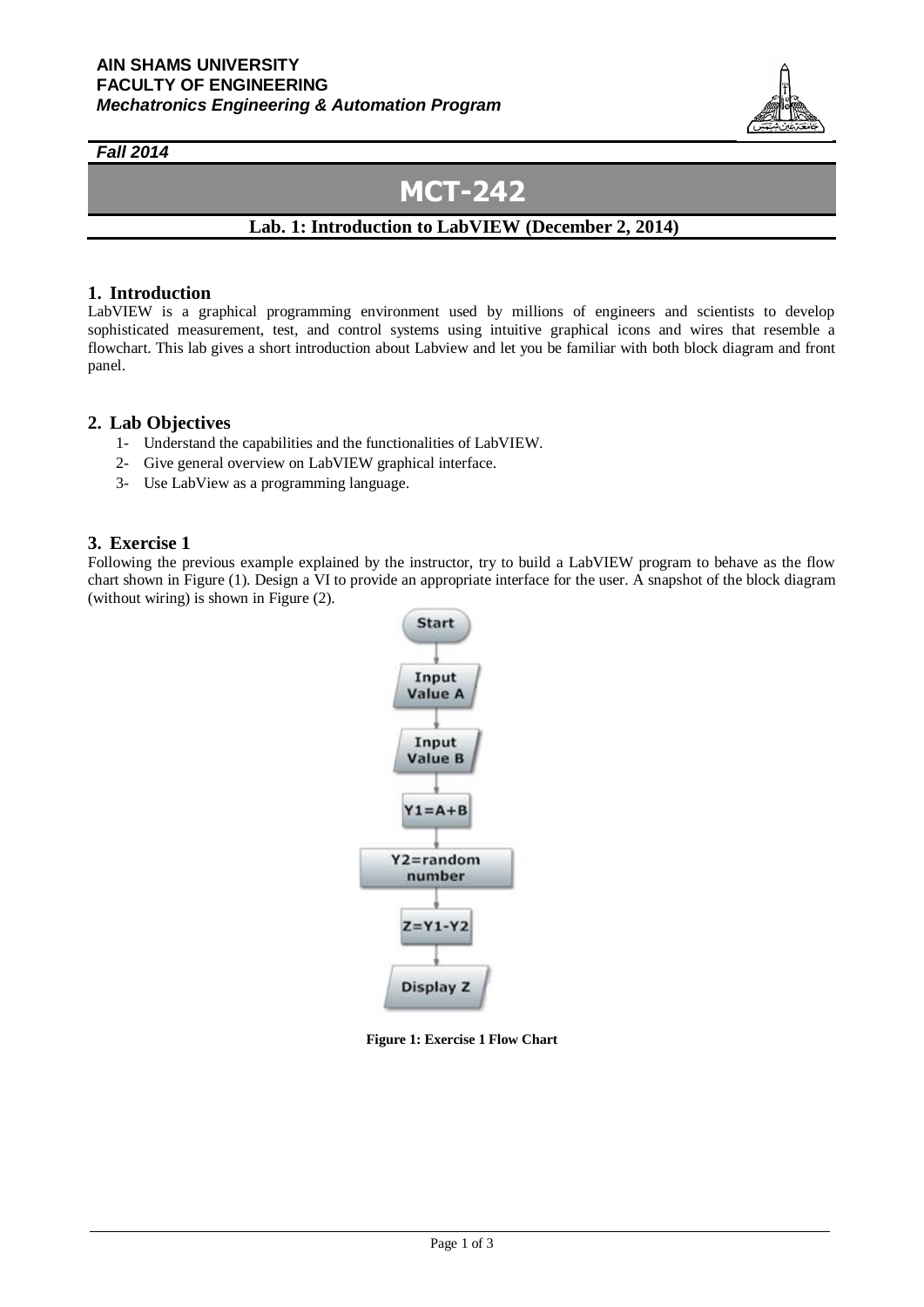

**Figure 2: Exercise 1 Block Diagram**

## *Help:*

Controls Palette>>Express>>Num Ctrls>> Num Ctrl Controls Palette>>Express>>Num Inds>> Num Inds Functions Palette>>Programming>>Numeric>>Add, Subtract, Random Number

## **4. EXERCISE 2**

Design a program that uses a simulated signal (sine wave) and let the user controls both amplitude and frequency of the signal and show the simulated signal on wave chart graph. A block diagram – without connections – is shown in Figure(3).



**Figure 3: Exercise 2 Block Diagram**